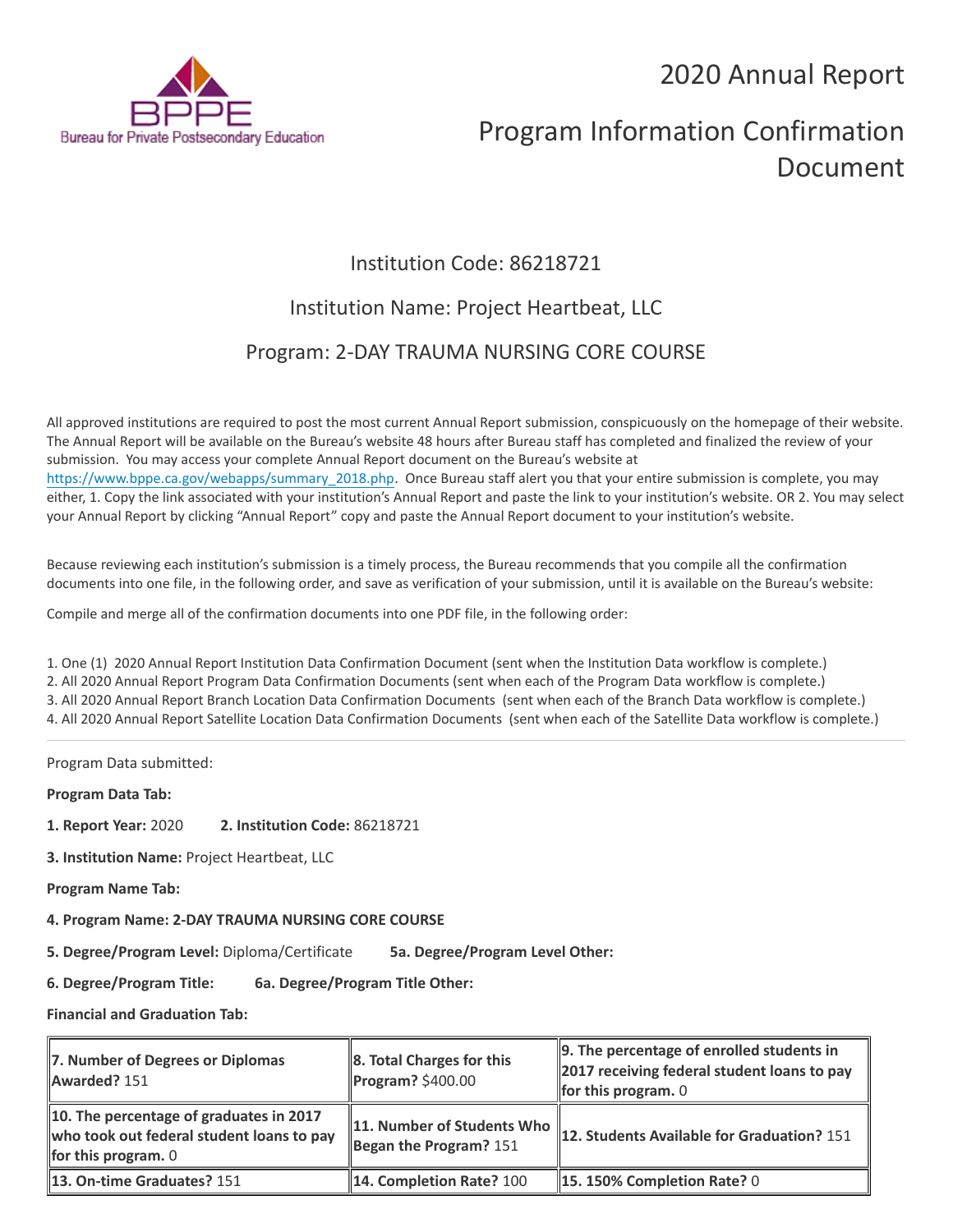#### **16. Is the above data taken from the Integrated Postsecondary Education Data System (IPEDS) of the United States Department of Education?** No

#### **Placement Data Tab:**

CEC § 94929.5 requires institutions to report placement data for every program that is designed or advertised to lead to a particular career, or advertised or promoted with any claim regarding job placement.

| 17. Graduates Available for<br><b>Employment? 151</b>                                                                                                                | 18 Graduates Employed in the<br>Field? 151 | 19. Placement<br><b>Rate? 100</b>                    |  |  |
|----------------------------------------------------------------------------------------------------------------------------------------------------------------------|--------------------------------------------|------------------------------------------------------|--|--|
| 20. Graduates Employed in the field                                                                                                                                  |                                            |                                                      |  |  |
| $\vert$ 20a. 20 to 29 hours per week? 0                                                                                                                              | 20b. At least 30 hours per week? 151       |                                                      |  |  |
| $\ $ 21. Indicate the number of graduates employed                                                                                                                   |                                            |                                                      |  |  |
| 21a. In a single position in the field of study: $151$<br>study: 0                                                                                                   |                                            | 21b. Concurrent aggregated positions in the field of |  |  |
| 21c. Freelance/self-employed: 0<br>21d. By the institution or an employer owned by the institution, or<br>an employer who shares ownership with the institution: $0$ |                                            |                                                      |  |  |

#### **Exam Passage Rate Tab:**

5 CCR §74112(j) requires the institution to collect the exam passage data directly from its graduates if the exam passage data is not available from the licensing agency.

#### **22. Does this educational program lead to an occupation that requires State licensing?** No

#### **22a. Do graduates have the option or requirement for more than one type of State licensing exam?**

 **Option/Requirement #1: Option/Requirement #2: Option/Requirement #3: Option/Requirement #4:**

**Exam Passage Rate - Year 1 Tab:**

**23. Name of the State licensing entity that licenses the field:** No

**24. Name of Exam?**

| 25. Number of Graduates Taking | 26. Number Who Passed the | 27. Number Who Failed the | $\ $ 28. Passage |
|--------------------------------|---------------------------|---------------------------|------------------|
| <b>State Exam?</b>             | <b>State Exam?</b>        | <b>State Exam?</b>        | Rate?            |

**29. Is This Data from the State Licensing Agency that Administered the Exam? 29a. Name of Agency:**

**30. If the response to #29 is "No", provide a description of the process used for Attempting to Contact Students.**

**Exam Passage Rate - Year 2 Tab:**

**31. Name of the State licensing entity that licenses the field:**

**32. Name of Exam?**

| 33. Number of Graduates Taking | 34. Number Who Passed the | <b>35. Number Who Failed the</b> | $\parallel$ 36. Passage |
|--------------------------------|---------------------------|----------------------------------|-------------------------|
| <b>State Exam?</b>             | <b>State Exam?</b>        | <b>State Exam?</b>               | $\parallel$ Rate?       |

**37. Is This Data from the State Licensing Agency that Administered the Exam? 37a. Name of Agency:**

**38. If the response to #37 is "No", provide a description of the process used for Attempting to Contact Students.** 

**Salary Data Tab:**